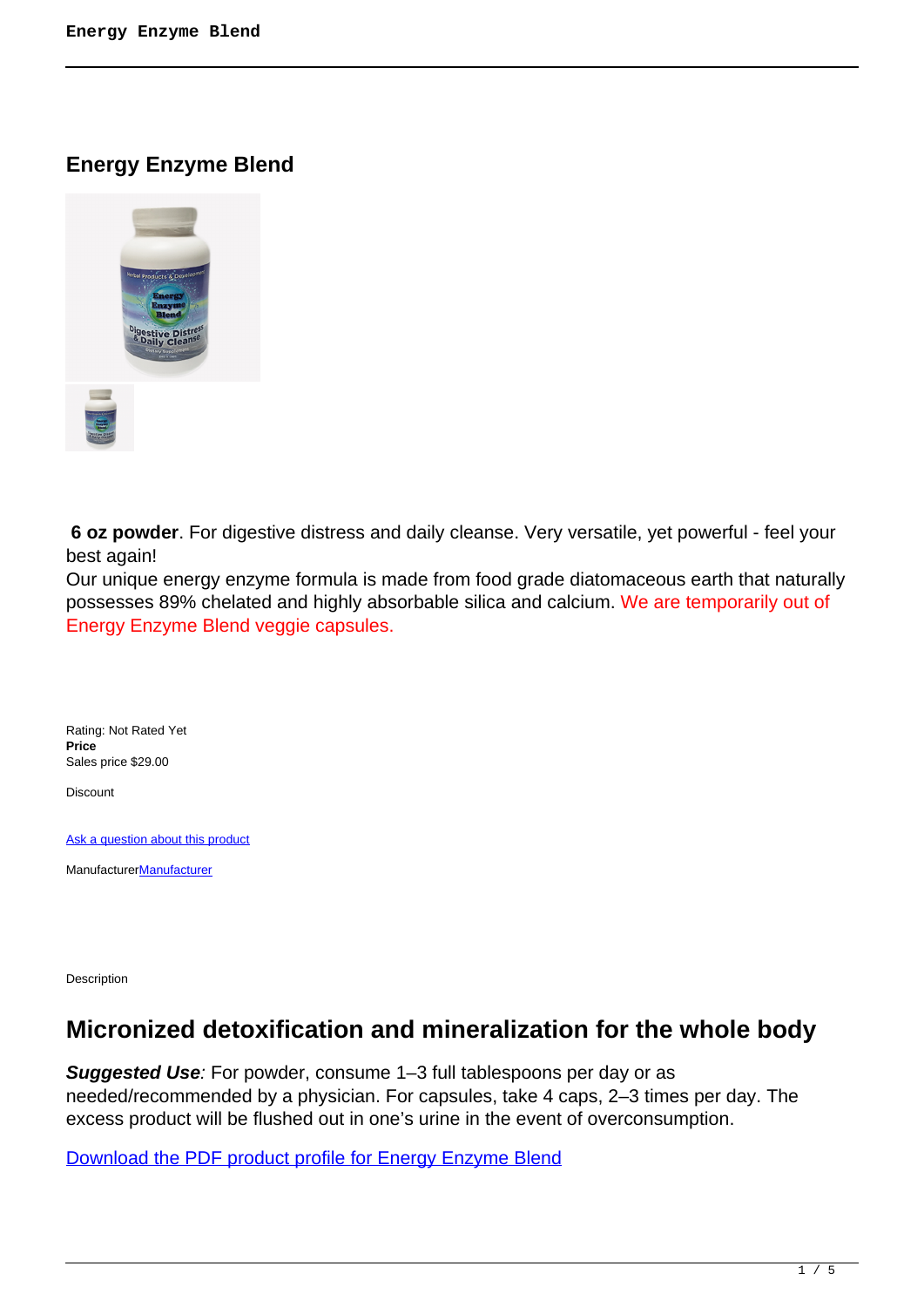[Read about the benefits of Fulvic acid](http://www.supremefulvic.com/documents/html/fulvic_acid.php#One_of_the_most_powerful_natural) [Read about Humic–Fulvic substances Part 1](http://www.fulvicacidminerals.com/images/About%20Humic%20&%20Fulvic%20Substances%20pt%201.pdf) [Humic–Fulvic substances Part 2](https://assets.motherearthlabs.com/resources/3.about_.humic-fulvic.substances.2.pdf)

According to the National Institute of Arthritis, Musculoskeletal, and Skin Diseases, approximately 10% of Americans, including 30 million post-menopausal women, have severe osteoporosis. The standardized western recommendation for the treatment and prevention of this disease is the supplementation of one's diet with additional calcium. However, modern research (as published in The Journal of the American Society Nephrology (JASN) and many others) is indicating that the over consumption and improper digestion of isolated calcium supplements (and milk) is actually creating a variety of severe health conditions, including joint calcification, heart/artery hardening, and the worsening of osteoporosis.

The Harvard Nurses Study followed 78,000 women for a 12-year period and found that milk did not protect against bone fractures. Indeed, those who drank three glasses of milk per day had more fractures than those who rarely drank milk. Another study comparing bone loss in the lumbar spine in perimenopausal women showed that the control group who supplemented the diet with whey protein (a milk protein), significant bone loss occurred. Additionally, researchers at Iowa State University concluded that regular consumption of milk proteins such as whey appeared to increase the lifetime risk of osteoporosis.

The reality is that calcium without its proper chelated co-minerals is not properly absorbed into the body and actually strips the bones/tissues. Furthermore, animal protein (such as is found in meat, eggs, and dairy) also strips the body of calcium. Calcium, Magnesium, Silica, and Boron are the four minerals that when properly combined and chelated, synergistically keep bones, hair, teeth, nails, skin and internal tissues healthy and functioning properly.

Our bodies mimic the natural world. When natural systems are at their optimal energetic flow, they cleanse and vitalize. In Chinese medicine, the vital life force of the body is called "chi." Returning the body's chi to its vital state is the whole intent of our formula **Energy Enzyme Blend**. Its key functions are cleansing, eliminating, and energizing. Our unique **Energy Enzyme Blend** formula is made from fresh water, food grade diatomaceous earth that naturally possesses 89% chelated and highly absorbable silica and calcium, Iron (oxide), potassium, boron, and magnesium. The diatomaceous earth in our formula is also packed with electrons and constructed in a unique honey-comb matrix-shape that is designed to passively sweep the body, trapping and flushing out pathogenic bacteria and harmful compounds (including petrochemicals, plastics, heavy metals, radiation, etc). Energy Enzyme Blend has a PH of 8, making it a gentle alkalizing supplement. **Energy Enzyme Blend** also contains pre- and probiotics and fulvic acid, and is enhanced by peppermint oil and mineral co-factors.

The first important ingredient in **Energy Enzyme Blend** is food grade, organic, diatomaceous earth, which is derived from microscopic plants called diatoms. When magnified, diatomaceous earth has a spiny honeycomb look with enormous surface area, which in essence acts as a big filter for all types of toxins in the body, including microbial and environmental toxins. It goes to work cleansing the body of heavy metals, pesticides, and other toxins, parasites, fungi, bacteria,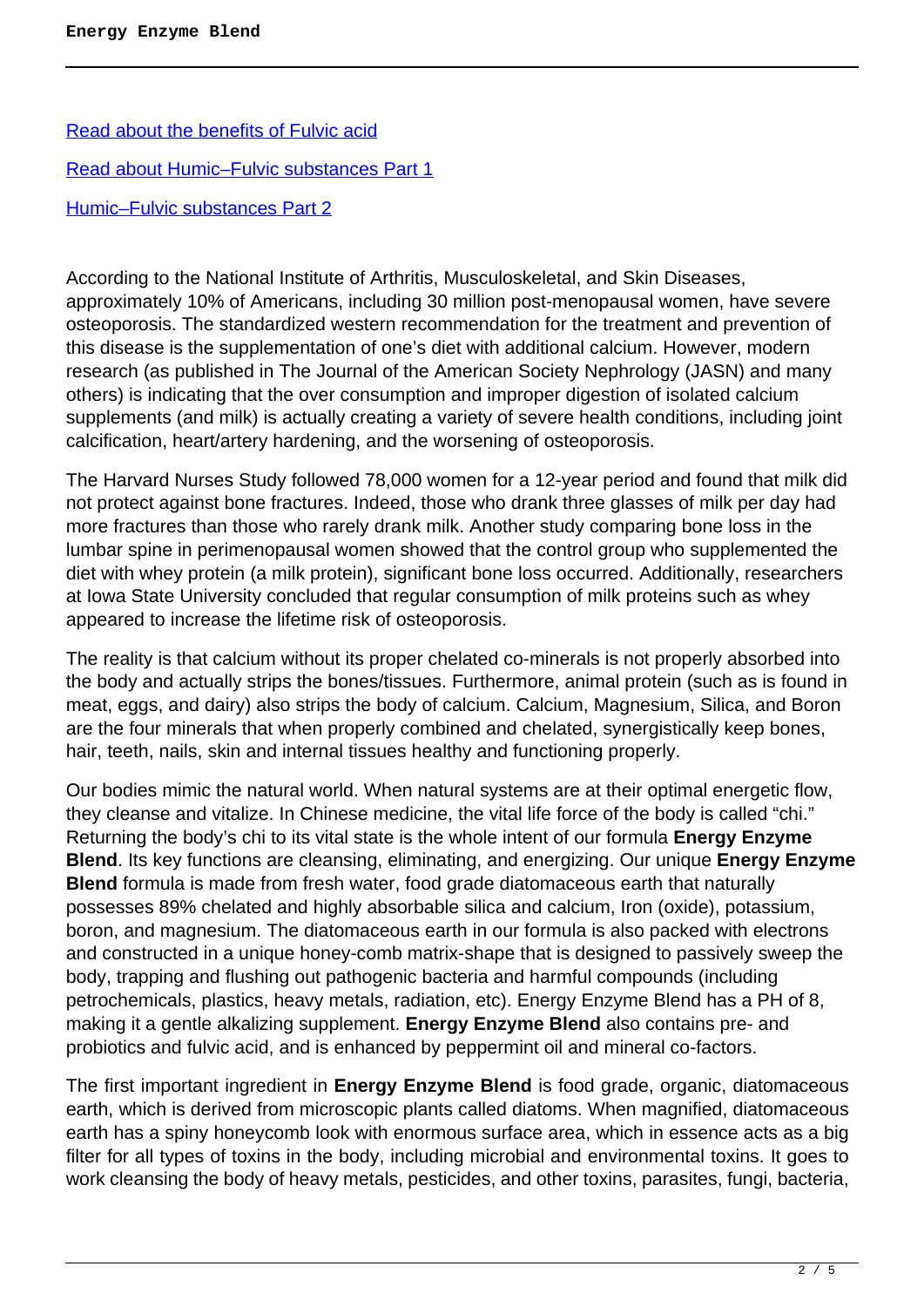viruses, and molds, by moving all of these into the colon where the body can eliminate them. With a mildly negative charge of pH 8, it alkalizes the body's terrain, also enabling it to pull out (chelate) all manner of toxins. Its spiny sharp edges kill parasites on contact and effectively scrub, without being abrasive, the intestinal walls of mucus, molds, and hardened gunk; the colon is therefore kept clean. Plenty of water will enhance this activity.

Diatomaceous earth is, therefore, an excellent detoxifier, providing our immune system with a boost and helping to reduce the chance of systemic distress in the body. Detoxification increases nutrient absorption from our food; it is in this sense that the formula acts as an enzyme. Detoxification also helps in the reduction of inflammation. Systemic cleansing creates an internal terrain in which pathogenic microbes cannot thrive, thus providing the opportunity to rejuvenate and balance our digestive system.

Diatomaceous earth contains high levels of silica (at 89%), along with 15 other trace minerals used by the body. Silica is a very important trace mineral, and much like **MSM** has a multitude of uses in the body. Collagen, the basic structural component of the body, is made up largely of silica. So like **MSM**, it benefits hair, skin, and nails. It also improves tooth enamel and gums, helping to preserve teeth. It supports, again like **MSM**, lung tissue, and functions in the cushioning of joints, therefore improving joint elasticity. In the circulatory system, blood and blood pressure is normalized. Life, in fact, requires silica.

It is in regard to bones that the formula has a strongly positive dual action. It pulls out environmental toxins at the same time that its high silica content assists in making stronger bones. Healthy bone cells correlate to good immune health, as our natural stem cells are stored in bone tissue. It is because silica is an essential co-factor for calcium and magnesium assimilation (see our **Macro-Night**) that its role in strengthening bones is so crucial. The body can also utilize silica as a calcium substitute, if necessary.

In a synergistic manner, the inclusion of peppermint oil (organic) amplifies the natural charge of the diatomaceous earth, creating a greater polarity in the chelating process. It acts as both a catalyst and a delivery system in the moving of energy, that vital life force of Chi. Peppermint oil is also known as an oxygenator and anti-microbial, thereby greatly enhancing the overall cleansing effect of all ingredients.

Our formula then adds the important benefits of pre- and probiotics by actually improving beneficial flora in the intestinal tract. First, its multi-strain probiotics, including soil-based microorganisms (SBOs), establishes and maintains the friendly bacteria we need. The availability of beneficial SBOs in our diet has been greatly reduced through modern agricultural techniques. SBOs are ingested when we eat fresh, raw, organic plant life grown in rich soils, which is not all that common today. Our SBOs have been selectively bred to produce internally the rich, balanced "soil" that we so often lack. Living soil—teeming with beneficial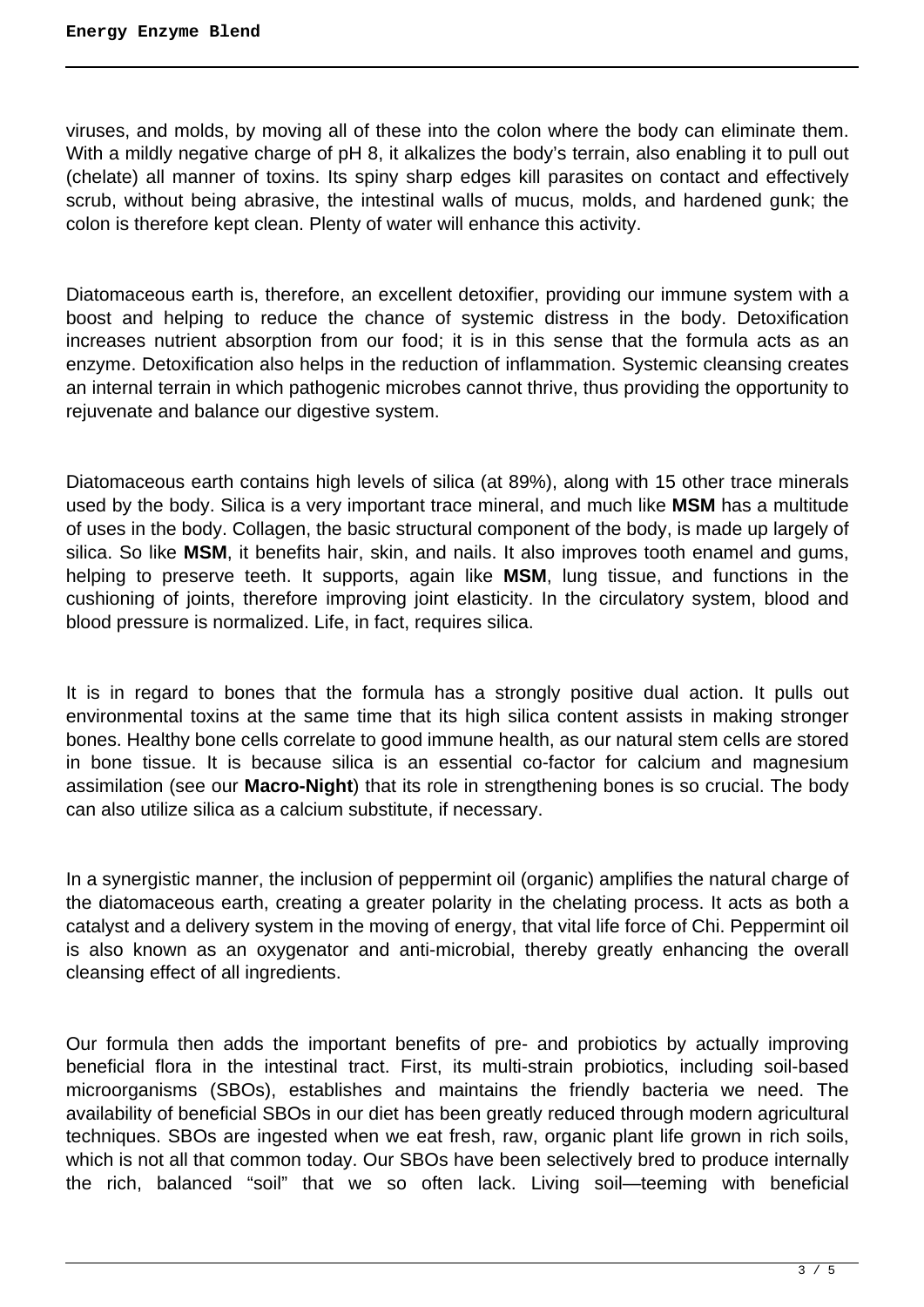microorganisms—is the energy field that transmutes nutrients into well-being and longevity. They literally help us in getting more nutrition out of the food we eat. They also curb the growth of harmful, disease-causing bacterial strains and other microbes; produce many important enzymes; increase the bioavailability of vitamins, fatty acids, lactase, calcium; helps strengthen the immune system; neutralize toxins; and normalize bowel movements. SBOs also stimulate the body's own production of alpha-interferon, a key regulator of our immune response.

Through cleaning the colon, SBOs enhance the immune system by eliminating the putrefaction and toxins that lodge on the intestinal wall upon which pathogens thrive. They aggressively devour the pathogenic microbes, parasites, and fungi also, such as salmonella, Clostridium, Staphylococcus aureus, E. coli, Shigella, and candida. This helps relieve the immune system, allowing it to work more efficiently elsewhere in the body. SBOs stimulate the body to produce large reservoirs of nonspecific antibodies, which the immune system can then use for any number of different conditions. Both disease prevention and healing are the benefits to us. In addition, they help provide nutrient absorption, synthesize B vitamins, and release compounds that are immune-stimulating. By encouraging beneficial flora, SBOs keep the pH acid in the colon in balance to prevent the overgrowth of harmful species.

Working in conjunction with probiotics are the prebiotics of FOS (Fructooligosaccharides). These are complex carbohydrates that are not broken down by our digestive system, but, instead, upon reaching the lower intestines, become food for beneficial bacteria. FOS are known as prebiotics because of their ability to promote the growth of probiotic bacteria. Pathogenic bacteria, in contrast, are unable to benefit from FOS. They also provide for optimal mineral and digestive absorption, the protection of intestinal wall health, and work with probiotics for proper regularity. They mediate between fats and carbohydrates, are helpful for glucose intolerance issues, colitis, and the lowering of blood pressure. Included in our prebiotic components are Chicory, Mesquite, Burdock, and Yucca. Chicory is an excellent source of inulin (processed as a food ingredient at over 90%), a non-glycemic beneficial food for intestinal probiotics.

**Fulvic acid**, found in deposits as a component in the process of ancient vegetative decomposition, is a powerful co-factor in creating the ideal environment for mineral complexes and elements to bio-react electrically with our cells. Elemental vitamins, minerals, and enzymes are refined, purified, re-refined, and combined with fulvic acid into organic, ionic molecules that are easily transported into and through cell membranes. Fulvic acid essentially charges, regenerates, regulates and delivers living nutrient energies directly and instantly to living cells. It helps in the breakdown of proteins and in healing cuts and infections. The immune system is strongly supported by its action. It is also a free radical scavenger and has antiviral and antibacterial properties. Together with diatomaceous earth, it helps to chelate and carry away heavy metals, providing cleansing and detoxifying the body.

With **Mineral co-factors**: The body needs sufficient minerals to function properly since minerals